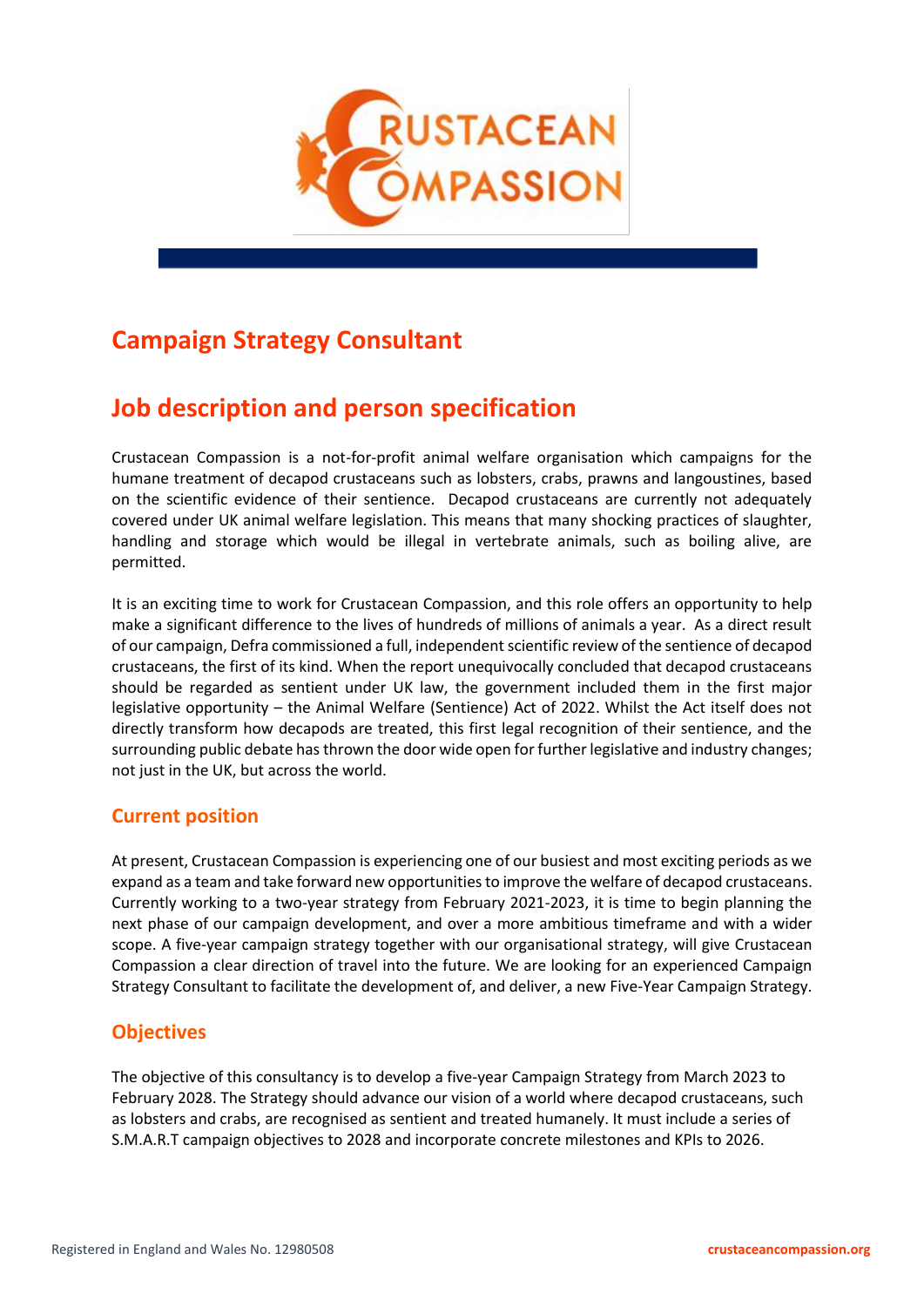#### **Information we can provide you with**

- Our Campaign Strategy from 2021-2023
- Quarter 1 and Quarter 2 2022 reports on the Campaign Strategy
- An outline of existing internal and external information and resources to assist with independent desk research.

### **Responsibilities**

- Work independently, under the direction of the Executive Director(s) to drive forward the development of the strategy.
- Analyse given documentation to understand the current position of the organisation: its institutional resources, funding, financial processes, strengths and weaknesses, and incorporate this knowledge into strategy development.
- Analyse given documentation to understand the current position of the campaign, its successes and challenges, and incorporate this knowledge into strategy development.
- Develop and manage a consultative process with all staff and Board members (currently a total of ten people). Direct the submission of working papers, facilitate workshops, hold video conference meetings and so forth to draw down team insights, and identify the most effective future focus areas for our campaign.
- Apply relevant tools (e.g. for critical pathways) to develop concrete strategic objectives until 2028 and appropriate milestones and KPIs for 2023-26.
- Keep records of decisions made and their reasons and be prepared to explain their rationale and/or submit rough working notes.
- Use political and economic literacy, as well as a consultative process with the team, to identify the political, economic, social and technological trends which may present our mission with risks or opportunities. Ensure these are reflected in the final strategy and keep an audit trail.
- Where knowledge is incomplete, assist the team by helping them undertake limited desk research to identify and document external risks and opportunities. Make strategic recommendations on this basis and evidence your thinking.
- Attend a meeting to present a draft Strategy, and incorporate feedback as required before resubmission.

### **Deliverables**

A five-year strategic plan, signed-off and approved by the Executive Directors and Board, incorporating topline objectives to 2028 and detailed milestones and KPIs to 2026.

### **Timescale**

This assignment would be completed by  $31<sup>st</sup>$  August 2022 with an earlier completion much preferred. The total budget available is £7000.

#### **Institutional Arrangements**

This is a self-employed, consultant position, primarily remote working in line with the rest of the organisation. It is anticipated there would be face-to face team workshop(s), most likely in London.